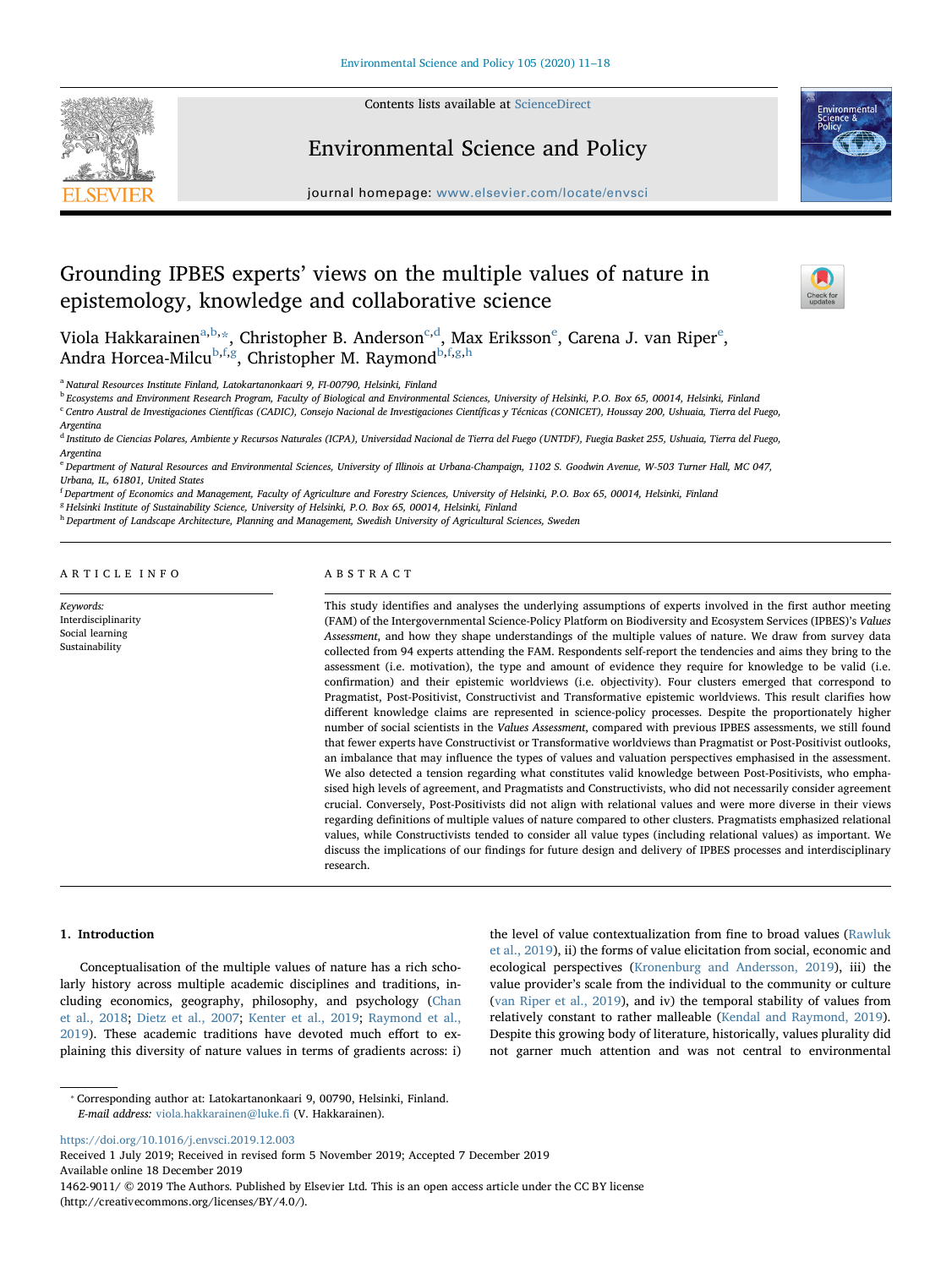governance or sustainable development; rather research was predominantly focused on ecological and economic values alongside scientific-technological knowledge. Therefore, a crucial knowledge gap today concerns how to identify and integrate more plural values and valuation techniques into institutions that inform environmental policy and decision-making.

New environmental governance institutions, like the Intergovernmental Science-Policy Platform on Biodiversity and Ecosystem Services (IPBES), recognize the importance of incorporating diverse worldviews, knowledge systems and values into policy-making, which in turn requires achieving gender, geographic and discipline/ knowledge system balance in their work programs and assessments ([Montana and Borie, 2016;](#page-7-6) [Pascual et al., 2017](#page-7-7)). For example, in an explicit attempt to be more ontologically and epistemologically inclusive, IPBES proposed expanding the ecosystem services concept to "nature's contributions to people" (NCP) to be more amenable to other ways of thinking that are not based on (or even reject) economic terminology and concepts [\(Díaz et al., 2018\)](#page-6-2). Furthermore, in 2018, IPBES commenced an assessment on the multiple ways nature and NCP can be valued, selecting as authors diverse experts engaged in the conceptualization of values and their expression in decision-making contexts. In this way, IPBES brings forward fundamental challenges regarding values plurality and environmental governance, acknowledging the wide-ranging perspectives on values, their dynamics, and valuation methods, as well as the normative underpinnings of the latter (i.e. the methods create the values) [\(Muradian and Pascual, 2018\)](#page-7-8).

Ultimately, IPBES' efforts will be conditioned by successfully engaging diverse stakeholders, knowledge(s) and value systems [\(Vohland](#page-7-9) [and Nadim, 2015](#page-7-9)). Consequently, there is a pressing need to collaborate across worldviews and knowledge systems to account for the diversity of values and corresponding valuations that different stakeholder groups hold regarding biodiversity, nature and NCP ([IPBES, 2016](#page-7-10); [Martinez-Harms et al., 2018](#page-7-11); [Pascual et al., 2017\)](#page-7-7). Indeed, in the preliminary guide regarding the diverse conceptualizations of the multiple values of nature, [IPBES \(2016\)](#page-7-10) notes the importance of nature's multiple values and benefits for different stakeholders and the need for transparency when these are handled in decision-making. To shift the focus away from value monism and bridge across value and knowledge systems [\(Pascual et al., 2017\)](#page-7-7), IPBES adopts a multiple evidence-based approach ([Martinez-Harms et al., 2018;](#page-7-11) [Tengö et al., 2014](#page-7-12), [2017](#page-7-13)). However, the balancing act of knowledge exchange and appropriate representation of knowledge along value plurality requires negotiating what is deemed to be credible and legitimate knowledge, as well as facilitating deliberation among people with different values systems ([Eriksson et al., 2019\)](#page-7-14). This process of co-production eventually results in social learning ([Muradian and Pascual, 2018;](#page-7-8) [Vogel et al., 2007\)](#page-7-15).

Returning to the context of environmental governance, we know that policy-relevant knowledge is dependent on the constructions of expertise (i.e. epistemic authority), which itself implicitly shapes understanding of the environmental problems being addressed (Gustafsson [and Lidskog, 2018](#page-7-16)). Perceptions about scientific information's legitimacy, credibility and salience are often used to navigate and conceptualise the science-policy interface and to understand if and how scientific information is used in actual policy-making [\(Cash et al., 2003](#page-6-3); [Clark et al., 2016\)](#page-6-4). Yet, it is frequently overlooked that assessments of the multiple values of nature are themselves value-laden, meaning that the methods are part-and-parcel of creating the values ([Muradian and](#page-7-8) [Pascual, 2018\)](#page-7-8).

Despite the ongoing ambition of opening up decision-making to diverse knowledge systems ([Cornell et al., 2013](#page-6-5)), less attention has been paid to the range of scientific worldviews that scholars themselves actually bring to bear on environmental research and management, including such contrasting positions as i) Post-Positivism, ii) Constructivism, iii) Pragmatism and iv) Transformationalism [\(Creswell,](#page-6-6) [2014\)](#page-6-6). Post-positivist thinking frequently uses a reductionist approach to verify theory and determine supposedly objective facts about an

object or process of study, while Constructivism seeks to develop a better understanding of such phenomena, often generating theory on a social and historical approach that recognizes multiple meanings and significances of the same "facts." For its part, a pragmatic worldview in research is oriented towards real-world problem-solving and applies a pluralistic approach to concepts and methods. Finally, transformativism is also collaborative and practical, but contrasts from the former approaches by explicitly taking on a political and power-explicit perspective that seeks to not only conduct research, but affect change. This gradient of philosophical assumptions will influence the choice of research priorities and questions, valuation methods, and the involvement of other stakeholders and may reflect a scientist's respective field or disciplinary tradition (e.g., natural or social sciences, [Eigenbrode](#page-7-17) [et al., 2007](#page-7-17)).

These distinctions of scholarly worldviews are important in the context of plural valuation assessments because different research choices emerge from divergent understandings of reality (i.e. ontology) and what counts as knowledge and how we know what we know (i.e. epistemology) [\(Moon and Blackman, 2014](#page-7-18); [Stone-Jovicich, 2015\)](#page-7-19). Also, divergent ontologies and epistemologies not only lead to different research, but additionally constitute one of the main barriers to the integration of knowledge(s) across value and knowledge systems [\(Jerneck](#page-7-20) [et al., 2011](#page-7-20)). Therefore, academic research and science-policy interfaces should not only pay particular attention to the diversity of values found in nature or broader society, but also to the diversity of their own participants and practices. A paucity of research has asked scholars to reflexively analyse how their own philosophical assumptions influence their understanding of the multiple values of nature. Doing so, however, is crucial to build empathy and shared understanding across different disciplines and scholarly traditions that are seeking to integrate multiple values to inform environmental policy and decision-making.

Researchers involved in sustainability science generally acknowledge how the various external, epistemic and personal factors (hereafter "epistemic worldviews") shape scientific inquiry (van [der Hel,](#page-7-21) [2018\)](#page-7-21). There is broad consensus among this group of scholars on the importance of transparency, reflexivity and awareness around the relationship between research and political context, and epistemic and normative positionality ([Scholz, 2017](#page-7-22); [Wittmayer and Schäpke, 2014](#page-7-23)). For instance, accounting for and appreciating the diversity of knowledge systems have been noted in the field of social-ecological research ([Turner et al., 2016\)](#page-7-24), and knowledge co-production has become the modus operandi of sustainability science, which is widely characterized as a transdisciplinary field ([Miller, 2013\)](#page-7-25). Moreover, the socio-cultural and environmental contexts determining the co-creation, sharing and use of societal knowledge heavily influence transformation processes in complex systems [\(Berkes, 2009](#page-6-7)). The way a science-society interface is structured and managed, such as a having a just and empowering collaborative environment or implementing interdisciplinary methods like promoting reflexivity, positionality and dialogue [\(Eigenbrode et al.,](#page-7-17) [2007;](#page-7-17) [Jerneck et al., 2011\)](#page-7-20), plays a major role in improving sustainability outcomes.

[Eigenbrode et al. \(2007\)](#page-7-17) divide such philosophical challenges faced by interdisciplinary research teams into two groups: epistemological and metaphysical. Epistemological issues relate to questions about inputs from society and policy-makers and validation of evidence. By distinguishing motivation and confirmation, we seek to shed light on the epistemological perceptions of IPBES experts. Motivation is defined as the overall goals a researcher brings to their research (e.g., increasing theoretical knowledge, aiming to produce applied knowledge), and confirmation refers to the type and amount of evidence that a researcher requires for knowledge ([Eigenbrode et al., 2007\)](#page-7-17). Metaphysical challenges relate to different ontologies. Objectivity is an indicator of how a researcher perceives the world and can be used to distinguish the different notions of existence of a fully objective world or one constructed to different degrees by different actors [\(Eigenbrode et al.,](#page-7-17) [2007\)](#page-7-17).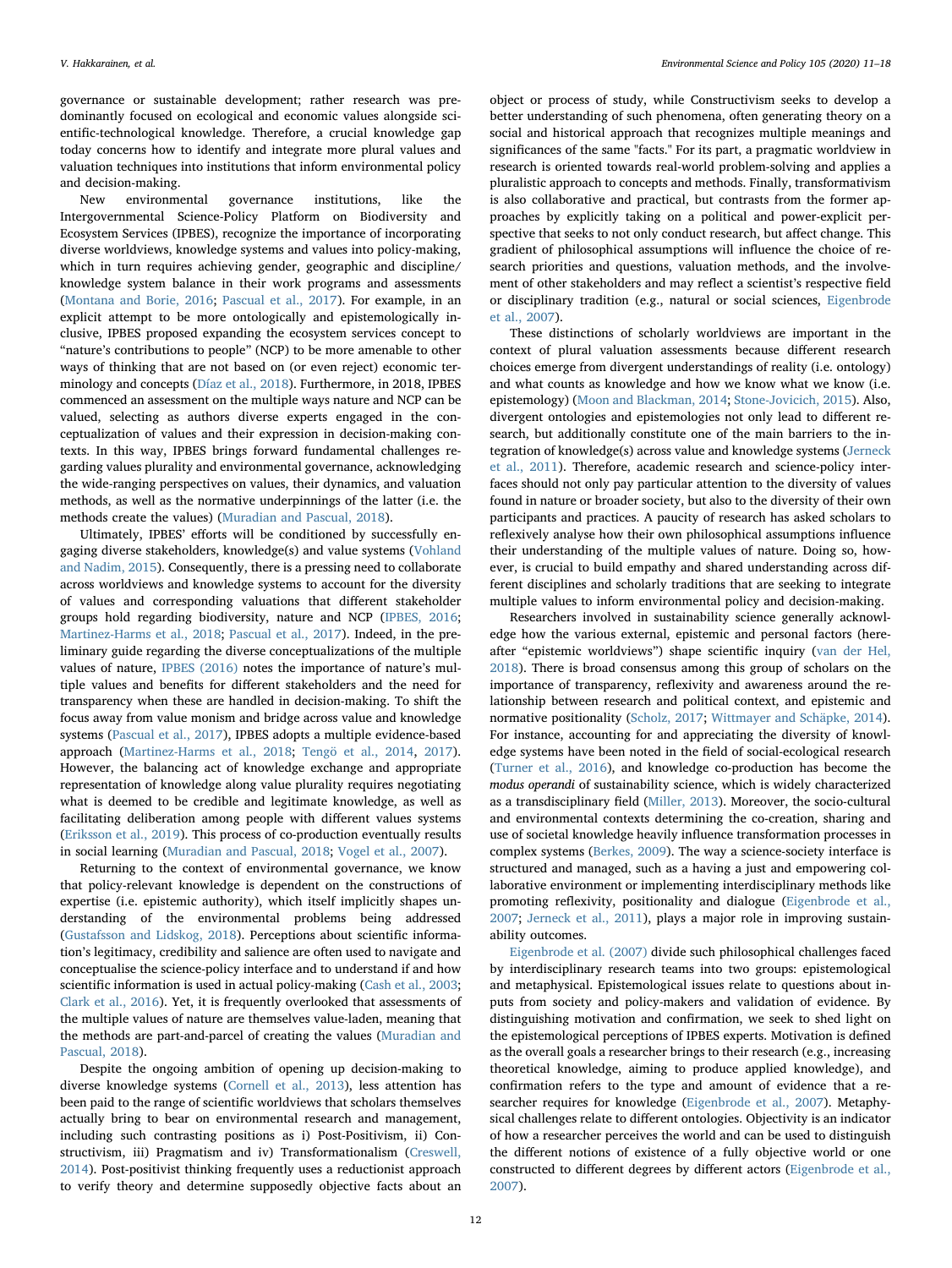In this paper, we seek to contribute to the effective engagement of different understandings of sustainability by identifying and analysing epistemic worldviews found in the experts participating in the IPBES Values Assessment (2018–2021). Specifically, we explore the relationships between philosophical factors affecting collaborative research (objectivity, motivation and confirmation) [\(Eigenbrode et al., 2007](#page-7-17)), and how they shape experts' views on nature's multiple values. From these findings, we suggest future directions for improving IPBES and similar science-policy processes, as well as broader social-ecological systems (SES) research teamwork. In so doing, we hope to overcome an emphasis on consensus and instead ensure that teams are formed in ways that allow interpretive flexibility, promote organizational structures for social learning, and manage different philosophical perspectives and interests ([Dunkley et al., 2018](#page-6-8)).

## 2. Methods

## 2.1. Sampling

In October 2018, we conducted a census of all experts, including cochairs, coordinating lead authors, lead authors and fellows involved in the IPBES Methodological Assessment regarding the Diverse Conceptualization of Multiple Values of Nature and its Benefits, including Biodiversity and Ecosystem Services (hereafter the IPBES Values Assessment). In total, the IPBES Values Assessment involves 94 experts divided across Chapter 2 – values concepts and conceptualizations (18 %), Chapter 3 – valuation and evaluation methods (22 %), Chapter 4 – values and decision-making (22 %), Chapter 5 – values and sustainable futures (25 %) and Chapter 6 – capacity-building (13 %).

### 2.2. Survey technique

On day one of the IPBES Values Assessment's First Author Meeting (12th November 2018), we sent an email inviting all authors to complete an online survey. The survey was comprised of the following sections: 1) Expectations of the IPBES Values Assessment; 2) Views on the multiple values of nature; 3) Views on knowledge and understanding of reality in science, and; 4) Background information (see Supplementary Material 1 for full survey). The survey took approximately 30 min to complete.

#### 2.3. Analyses

A series of descriptive statistics, including cross-tabulations with chi-square tests, were used to examine the sample characteristics. To evaluate how representative our sample was of the broader population of 94 IPBES experts involved in this assessment, we compared across demographics, academic background, institutional affiliation, and role within IPBES. Aggregate population data were provided by the IPBES Values Assessment Technical Support Unit (TSU) in Morelia, Mexico, and anonymity was maintained. Respondents were clustered based on their understanding of objectivity in science. To avoid making a priori assumptions, clusters were identified using an agglomerative average linkage cluster analysis, as these algorithms have been shown to be more robust than alternative methods of hierarchical cluster analysis ([Kaufman and Rousseeuw, 1990\)](#page-7-26). All quantitative analyses were conducted in Stata version 15.

We used a qualitative thematic analysis to identify themes and subthemes for respondents' understandings of motivation, confirmation and the multiple values of nature. Using NVivo 12 qualitative analysis software, we completed four rounds of coding (i.e. open, axial and thematic), encompassing all three concepts. Each theme was linked to the underpinning code and then reviewed and revised, checking to ensure the emergent themes fit well with the data. Themes were then revised by coding and collating more data from the original interview transcripts. Presences or absences of data were recorded for each theme

<span id="page-2-0"></span>

Fig. 1. Socio-demographic characteristics of the sample in relation to the IPBES database for the entire population of experts involved in the Values Assessment.

or sub-theme, together with the number and percentage of interviews clustered within each particular theme. In keeping with thematic qualitative analysis, predominance was not the sole measure of thematic significance; rather, the importance of minority viewpoints was also considered.

## 3. Results

#### 3.1. Sample characteristics

More than half (48 of the 94, or 51 % response rate) of the IPBES Values Assessment experts completed the survey. In general, our sample's demographics were statistically similar to the broader population's data ([Fig. 1\)](#page-2-0). The majority of respondents were from the Global North (71 %) and had a lead author (LA) role in the assessment (64 %). Other roles included fellows (17 %), coordinating lead authors (CLA, 12 %) and co-chairs (7 %). Gender representation was balanced (48 % female, 45 % male, and 5 % preferring not to answer). The respondents represented a variety of academic fields:

- Economics (26 %)
- Biology and Ecology (21 %)
- Sustainability and Systems Science (19 %)
- Geography and Planning (14 %)
- Psychology and Philosophy (12 %)
- Interdisciplinary Social Science (7 %).

A majority of respondents were either employed in a university (49 %) or a research centre or institute (41 %).

#### 3.2. Clusters characteristics according to different worldviews

Four clusters emerged from the survey responses on objectivity, which we related to Creswell'[s \(2014\)](#page-6-6) characteristics of scientific worldviews: Pragmatism, Post-Positivism, Constructivism, and Trans-formativism [\(Table 1](#page-3-0)). The majority ( $n = 18$ ) was classified as Pragmatists (Cluster 1), embracing problem-centred, pluralistic and realworld practice-oriented characteristics. This cluster was less aligned with objectivity and more aligned with induction. Post-Positivists (Cluster 2,  $n = 11$ ) instead referred to the importance of determination and reductionism, as well as theoretical verification, empirical observation and measurement. This cluster was more aligned with objectivity, hypothesis testing, and multiple methods. Constructivists (Cluster 3,  $n = 10$ ) emphasised multiple participants' meanings, social and historical construction and theory generation. This cluster is less aligned with objectivity and hypothesis testing methods. Only one of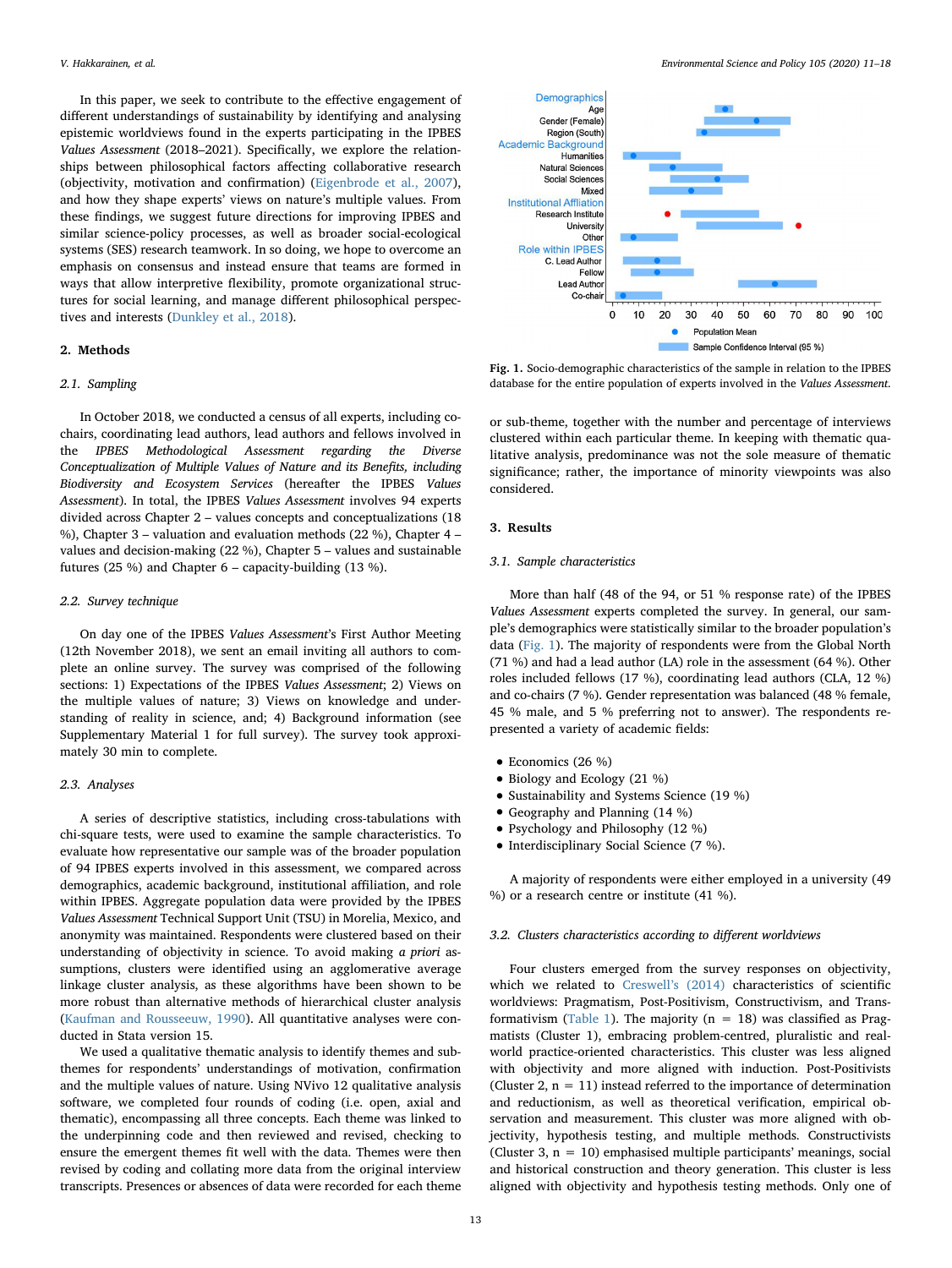#### <span id="page-3-0"></span>Table 1

Average values for survey items with clusters mapped to [Creswell](#page-6-6)'s (2014) scientific worldviews.

| Survey items                                                                 | Cluster 1<br>Pragmatism | Cluster 2<br>Post-Positivism | Cluster 3<br>Constructivism | Cluster 4<br>Transformativism | Total      |
|------------------------------------------------------------------------------|-------------------------|------------------------------|-----------------------------|-------------------------------|------------|
| The natural world is external and objective                                  | 2.2                     | 3.8                          | 1.6                         | 3.0                           | 2.5        |
| Researchers should formulate hypotheses and then test them                   | 4.2                     | 3.7                          | 2.2                         | 1.0                           | 3.5        |
| Researchers should use multiple methods to establish different types of data | 4.7                     | 4.6                          | 4.4                         | 4.0                           | 4.6        |
| Researchers should try to develop ideas through induction from data          | 4.1                     | 3.3                          | 3.5                         | 5.0                           | 3.8        |
| n                                                                            | 18 (45 %)               | 11(28%)                      | 10(25%)                     | 1(3%)                         | 40 (100 %) |

#### <span id="page-3-1"></span>Table 2

Overview of themes and their frequency by clusters.

| Theme                                              | Pragmatist | Post-Positivist | Constructivist | Transformative |
|----------------------------------------------------|------------|-----------------|----------------|----------------|
| <b>Motivation</b>                                  |            |                 |                |                |
| Understanding different values                     | 33 %       | 36 %            | 20 %           |                |
| Informing policy                                   | 17 %       | 18 %            | 20 %           |                |
| Synthesising current knowledge                     | 11 %       | 9%              | 10 %           |                |
| Integrating diversity of values                    | 56 %       | 36 %            | 50 %           | 100 %          |
| Developing methodologies                           | 28 %       | 9%              | 10 %           |                |
| Evaluating the role of values in decision-making   | 11 %       | 18 %            | 30 %           |                |
| Consensus and collaboration                        | 6 %        |                 | 20 %           |                |
| Transformative change                              | 17 %       |                 | 20 %           |                |
| Confirmation                                       |            |                 |                |                |
| Scientific knowledge with other types of knowledge | 50 %       | 18 %            | 30 %           |                |
| Empirical observations, case studies               | 6 %        | 36 %            | 20 %           |                |
| Broad Evidence Base                                | 22 %       |                 | 20 %           |                |
| Published, data, experts                           | 17 %       | 36 %            | 20 %           |                |
| Transparency                                       | 6 %        |                 | 20 %           |                |
| Other                                              | 6 %        | 9 %             | 20 %           | 100 %          |
| Definitions of multiple values of nature           |            |                 |                |                |
| All value types                                    | 11 %       | 36 %            | 50 %           | 100 %          |
| Economic                                           | 17 %       | 18 %            |                |                |
| Ecological                                         | 11 %       | 9%              |                |                |
| Socio-cultural                                     | 11 %       | 9 %             |                |                |
| Intrinsic                                          | 17 %       |                 | 20 %           |                |
| Instrumental                                       | 28 %       | 18 %            | 30 %           |                |
| Relational                                         | 50 %       |                 | 40 %           |                |
| Meaning of nature                                  |            | 9%              | 10 %           |                |
| Socially or culturally constructed                 | 11 %       | 18 %            |                |                |

the respondents held a Transformative worldview (Cluster 4) that indicated intentions toward change, politics, collaboration, and justice. This individual responded negatively to hypothesis testing. Given the low sample size of this cluster, we excluded it from further analyses.

## 3.3. Thematic analysis

#### 3.3.1. Overall motivation

Participants were asked what they considered to be the main purpose and pressing issues of the IPBES Values Assessment. Integrating diversity of values was the most prominent theme (53 % of respondents), referring to including diversity of values and/or the importance of recognising multiple values of nature in decision-making, and therefore having an action-oriented notion of motivation. It is important to note that not all respondents preferred to use the word "integrating," but instead referred to including or incorporating different values. The second-most prominent theme was Understanding different types of values (27 %) that included assessing values and developing an understanding of them, particularly referring to conceptual and theoretical development without calling for greater societal engagement. Other emerging themes were Informing policy (18 %), Evaluating the role of values in decision-making (18 %) and Developing methodologies (18 %). Less prominent themes included Transformative change (13 %), Consensus and collaboration (9 %) and Synthesising current knowledge (9 %).

#### 3.3.2. Motivations in different clusters

In both the Pragmatist and Constructivist clusters, Integrating diversity of values was coded most frequently (56 %, 50 %, respectively).

For example, Pragmatists' answers included "The main purpose, in my view, is to help policy and decision making systems to reach a level that constraints then to not build any program that in not nature' multiple values integrated […]." Also, Understanding different types of values was mentioned relatively often among Pragmatists (33 %). Evaluating the role of values in decision-making was the second-most frequently identified theme by Constructivists (30 %).

Post-Positivists most frequently identified the motivations of Understanding different types of values and Integrating diversity of values, which were each mentioned by 36 % of respondents in this cluster. The following comment combines both approaches: "I see the main purpose of IPBES Values Assessment as creating a better understanding of different values of nature from different social, economic, and cultural contexts as well as different academic disciplines. Ultimately, such a deeper and richer understanding of the values of nature is expected to yield better science and policy at local, national, and international levels." The chosen quote also exemplified the similarities between individuals across clusters, in which some respondents expressed multiple themes, such as assessing values to be able to incorporate them in decision-making. However, more frequently in all the clusters, respondents related either only to more passive themes, such as understanding values or synthesising knowledge, or more action-oriented issues, such as informing policy and integrating diversity of values, instead of a mix of these two. This indicated differing levels of perceived engagement with society even within the respondent classified with similar worldviews.

In summary, motivation overall and within clusters followed similar paths in which Integrating diversity values and Understanding different values were the most prominent themes with the exception of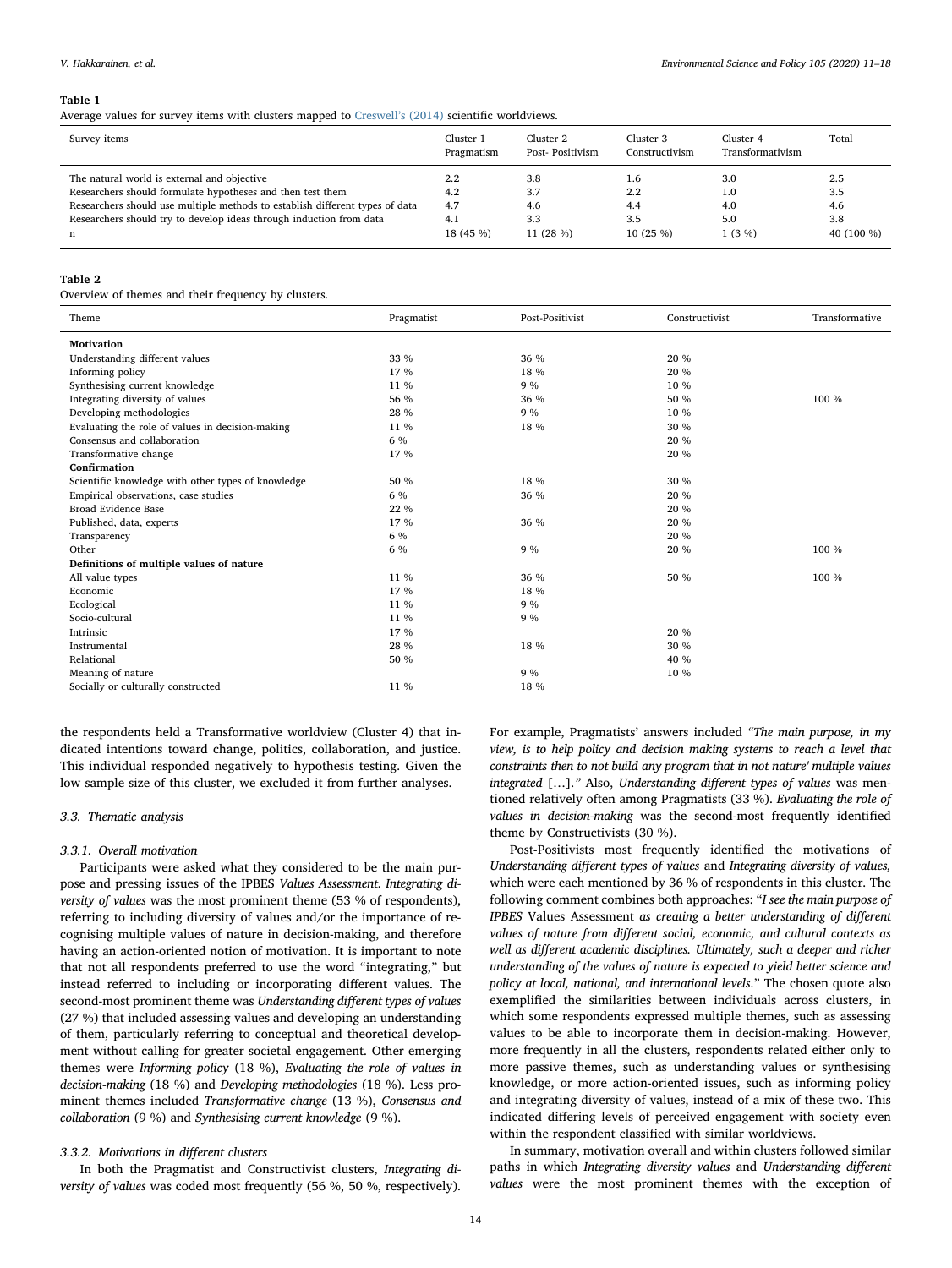Constructivists, who also referred to evaluating current use of values in decision-making (see [Table 2](#page-3-1) for an overview). Furthermore, in the Post-Positivist Cluster, integration of values was not as strongly indicated as in other clusters and in motivation overall.

#### 3.3.3. Confirmation

In the survey, we asked participants to report what constitutes valid knowledge for them. The most frequently coded theme related to confirmation was Scientific knowledge with other types of knowledge (38 %), which entails that the respondent mentioned scientific knowledge as crucial, but also emphasised the involvement of other types and sources of knowledge for the constitution of valid knowledge. The second most frequently coded theme was Published, data, experts (20 %), which included answers that referred to different types of published material, either peer-reviewed or not, grey literature, numerical evidence and information from different kinds of organisations. The theme thus referred to more formalised sources of information and knowledge.

Relating to scientific confirmation, Empirical observations and case studies were believed to constitute valid knowledge by 16 % of respondents. A broad evidence base was coded to a similar degree (16 %), referring to all kinds of values and knowledge without particularly mentioning scientific knowledge. Only a few respondents (7 %) considered transparency to be a crucial aspect in the creation of valid knowledge.

We asked survey participants to describe what they believed was the level of agreement needed in values constructs to constitute valid knowledge. This question was only answered by 18 respondents. A total of 39 % of these said that agreement needed to be high, and 50 % considered that no agreement was needed to constitute valid knowledge.

### 3.3.4. Confirmation in clusters

The most-prominent themes of confirmation for Pragmatists were Scientific knowledge with other types of knowledge (50 %) and A broad evidence base (22 %), which covered the most diversity of sources in constitution of valid knowledge. The former theme indicated different knowledge types, such as "Scientific knowledge but also not published and oral ILK. We need to be transparent in which knowledge type is supporting the different sections or statements in the assessment." The latter was even more inclusive, indicating "all kinds, multiple values of nature are contextual and all voices need to be heard."

In contrast, for Post-Positivists, the most-coded themes were Published, data, experts (36 %) and Empirical observation, case studies (36 %), demonstrating a preference for more scientific validation of knowledge than expressed by Pragmatists. The division of themes related to confirmation in Pragmatist and Post-Positivist Clusters related closely with [Creswell](#page-6-6)'s (2014) characteristics of scientific worldviews, where Pragmatists valued pluralism and Post-Positivists emphasised empirical observations and measurement. For Constructivists, all the themes were almost equally represented: Scientific knowledge with other types of knowledge covers 30 % of responses, whereas all the other themes 20 %.

Pragmatists and Constructivists indicated an orientation mostly geared towards not needing agreement to produce valid knowledge in the assessment, whereas more Post-Positivists emphasised a high level of agreement as being crucial. However, due to a low rate of responses, it was difficult to draw stronger conclusions. In summary, the main differences in confirmation overall and between clusters related to Pragmatists' tendency to consider multiple knowledge sources as crucial for valid knowledge, whereas Post-Positivists leaned more towards scientific or other formal sources of knowledge than indicated in confirmation overall [\(Table 2\)](#page-3-1).

#### 3.3.5. Definitions of multiple values of nature

Survey participants were asked to define multiple values of nature. All value types (31 %) and Relational values (31 %) were the most

prominent themes in terms of definitions of multiple values of nature. The former theme covered answers that did not indicate any restrictions or further conceptualisation for a definition, such as "[a]strict definition would be all the values held by any person or institution on this planet." Relational values were coded for answers that specifically named relational values or indicated them through defining multiple values of nature via relationships or interaction with nature, and also acknowledged the diversity of these kinds of interactions. Instrumental values (24 %) were coded relatively often, which included either mentioning instrumental values or indicating a preference towards instrumental values, such as nature's contribution to human well-being. Other emerging themes included established value types like Intrinsic (13 %), Economic (11 %), Socio-cultural (9 %), and Ecological (7 %), which were present in different kinds of combinations. Also, few respondents mentioned multiple values of nature as Socially or culturally constructed (9 %) or based on Meaning of nature (4 %).

#### 3.3.6. Definitions of multiple values in clusters

In the Pragmatist Cluster, Relational values was the most frequent theme (50 %), whereas none of the Post-Positivists mentioned relational values. Relational values were expressed, for example, as follows: "the very different ways in which different people, or one individual under different circumstances, relate to nature, and attribute importance and significance to it." Furthermore, Instrumental values was also a theme mentioned relatively often by Pragmatists (28 %).

All value types was the most prominent theme for Constructivists (50 %), as well as for Post-Positivists (36 %). For example, a constructivist respondent embraced a wide range of values, such as "I like to use "nature" as largely non-human influenced; then "multiple values" cover all human notions of importance of any aspects of nature". Also, Relational values was mentioned by 40 % of Constructivists. For Post-Positivists, Economic, Instrumental and Socially or culturally constructed values were equally coded themes (18 %).

In summary, the main difference in definitions of the multiple values of nature overall and between clusters related to frequency of All value types and Relational values, which were differently emphasised between clusters. Pragmatists referred to Relational values and Constructivists to All value types, compared to definitions overall in which themes were equally prominent [\(Table 2\)](#page-3-1).

#### 3.3.7. How the IPBES processes can be improved

A total of 36 respondents replied to the question about how the IPBES process could be improved. Twenty-two percent believed involvement of more stakeholders could be elicited through dialogue (e.g., "With ILK dialogues and stakeholders (such as policy-makers and practitioners) dialogues" or "[…] it would be nice to ensure representation or coverage of previously side-lined groups of people such as tribal peoples and others with a more intimate and dependent interaction with nature"). Also, more transparency was valued by 14 %, as indicated by the following passage: "By being aware and explicit about the interests that are associated with using different knowledge systems." Similarly, 14 % of respondents also believed more interaction with authors via such activities as more brainstorming time or meetings could improve the process. Moreover, focusing on the process was mentioned by 11 %, referring to such actions as identifying procedures for integration or separation: "by not forcing us to work towards an "integration" but by recognizing multiple ways in which different types of values originating from different knowledge systems can interact together." Other answers to this question included involving more disciplines, such as critical social sciences (8 %), and providing more training and learning for authors (8 %). Moreover, 14 % of respondents considered it to be too early in the assessment to say how to improve the process, while 6 % thought the current process was adequate.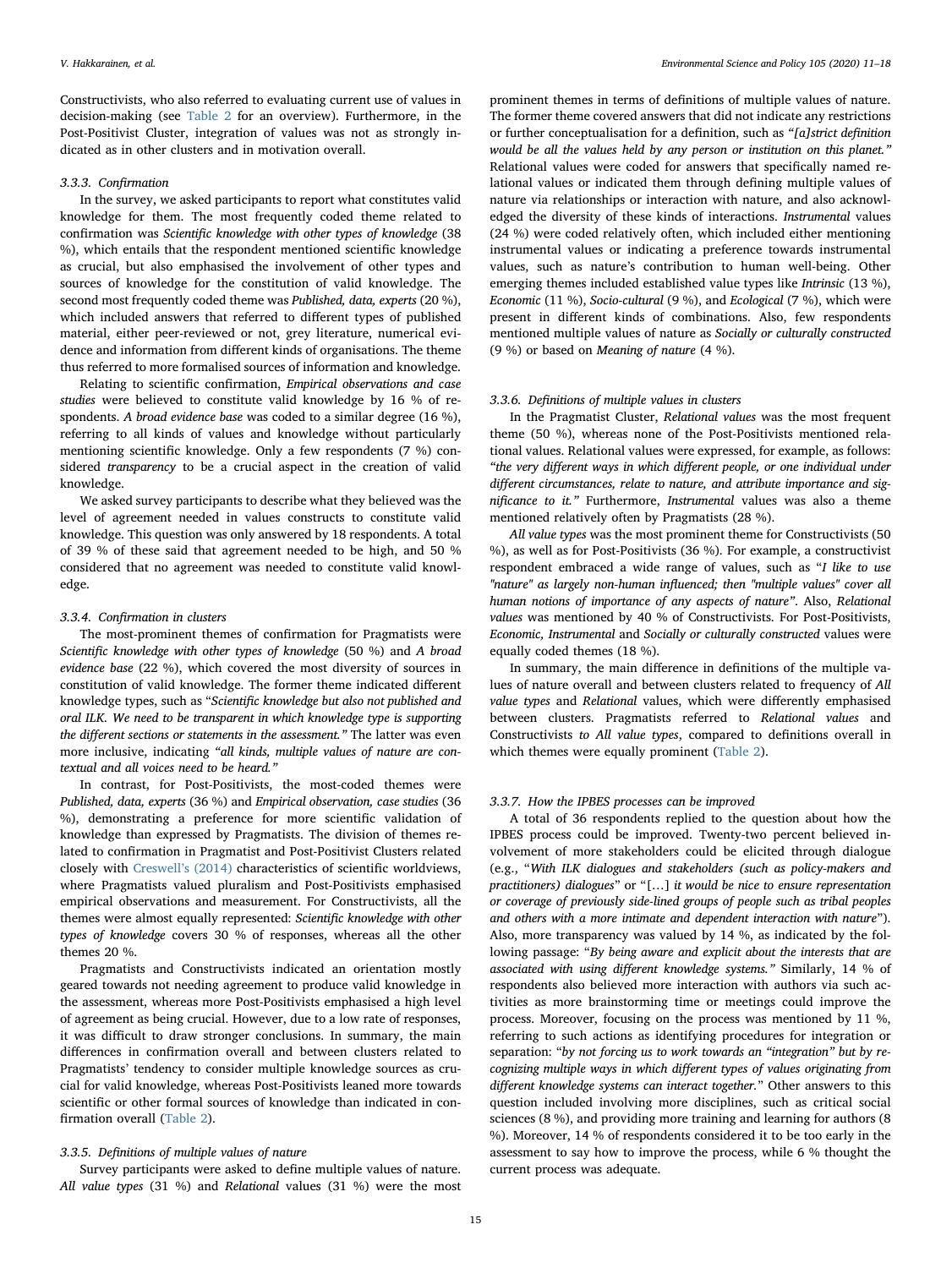#### 4. Discussion

By exploring the different worldviews of experts participating in the first author meeting of the IPBES Values Assessment, we advanced understanding about how to support interdisciplinary and cross-cultural knowledge weaving processes into academic and policy settings by identifying and elucidating the perspectives that scholars bring to the nature valuation process itself. Focusing on three philosophical aspects of collaborative research (i.e. objectivity, motivation and confirmation), we described how these aspects shape experts' views on the multiple values of nature. While efforts have been made to address issues concerning the underrepresentation of the social sciences in IPBES assessments (see [Gustafsson and Lidskog, 2018](#page-7-16) for overview of issues), our results point to the need to also consider multiple stances on evidence in the context of the multiple values of nature. Importantly, all respondent clusters, which were defined by their stances on objectivity, were strongly motivated by the need to understand the multiple values of nature and include/integrate them into decision-making. However, transformative change and collaboration-related motivations were less frequently identified, which may be related to the low representation of respondents that were classified as Transformativists and Constructivists. Differences in views toward confirmation existed across clusters, whereby Pragmatists emphasised a broad evidence-base while Post-Positivists prioritized published papers, data and expertise collated through more formalised scientific processes.

Although the importance of a wide range of disciplines is recognised for the process of bridging expertise in IPBES [\(Jetzkowitz et al., 2018](#page-7-27); [Löfmarck and Lidskog, 2017](#page-7-28)), our results indicate that the increased disciplinary diversity achieved by the Values Assessment may not necessarily translate into the inclusion of different epistemic worldviews. The concerns about epistemic challenges, such as differing views on knowledge validation in IPBES, have been pointed out previously [\(Díaz-](#page-6-9)[Reviriego et al., 2019;](#page-6-9) [Löfmarck and Lidskog, 2017\)](#page-7-28), but this study shows that attention to disciplinary diversity as a stand-alone indicator within the process will not necessarily support plurality in perspectives. During the expert recruitment process, we encourage that sciencepolicy platforms pay greater attention to the philosophical assumptions that underpin disciplinary identity and how they manifest in the process and practice of interdisciplinary institutions, such as IPBES. This consideration goes beyond the conformation of working groups, but also how they interact, collaborate and manage themselves ([Turner](#page-7-24) [et al., 2016](#page-7-24)).

The absence of the Transformative worldviews from our sample might be explained by the fact that science typically seeks to understand the complex causal dynamics underpinning sustainability problems in a descriptive, analytical ([Wiek and Lang, 2016](#page-7-29)), deductive ([Fazey et al., 2018](#page-7-30)), or even retrospective way. It is often about detecting, studying, and explaining change, and very rarely about making change happen or being the change ([Hedlund, 2010\)](#page-7-31). Additionally, the dearth of transformative perspectives could be attributed to the underrepresentation of indigenous and local community experts and an overrepresentation of academic experts in the Values Assessment, like all IPBES assessments that have preceded it. For transformative worldviews to be included in future IPBES processes, we recommend that IPBES' organizational rules of procedure be widened to include frequent evaluation of the epistemic worldviews present or absent in these processes, in addition to disciplinary and geographic representation. At the same time, we acknowledge that IPBES has other mechanisms to incorporate indigenous and local knowledge (ILK), such as the ILK Task Force, and these efforts to engage ILK holders in the Values Assessment were not fully reflected by this study.

Inter- and trans-disciplinary research on biodiversity and ecosystem services science-policy processes highlight the need for a broader view of knowledge as a process that involves a high level of reflexivity among multiple stakeholder groups; and being aware that power and control over the object of study is derived from the social position of researchers [\(Carmen et al., 2018;](#page-6-10) [Fazey et al., 2014;](#page-7-32) [Rosendahl et al.,](#page-7-33) [2015\)](#page-7-33). It also requires researchers to reflect on the concept of 'strong objectivity' emphasising the locatedness and the positions of the involved subjects of knowledge, in particular researchers involved in the process ([Rosendahl et al., 2015\)](#page-7-33), and a commitment to developing a common understanding of the problem ([Carmen et al., 2018](#page-6-10)). We advance this literature by presenting an approach for systematically assessing how and to what extent different perspectives are included in the inter-disciplinary research process, which links objectivity, motivation and confirmation. Reflexivity not only requires an appreciation for what is perceived by the researcher to constitute valid knowledge, but also the aims that the researcher has in relation to the inter- or trans-disciplinary process and an appreciation of the type and amount of evidence they require for knowledge to be valid.

We also challenge the common belief that the integration of different knowledge sources within inter- and transdisciplinary are geared towards building consensus between different actors (Hoff[mann et al.,](#page-7-34) [2013;](#page-7-34) [Klein, 2010](#page-7-35)). The pressure to pursue consensus in IPBES constrains diversity and inclusiveness and can overlook different voices and power imbalances [\(Díaz-Reviriego et al., 2019](#page-6-9); [Dunkley et al., 2018](#page-6-8)). Our results suggest that a road towards greater inclusivity requires a systematic consideration of different epistemic worldviews early in the science-policy process and increased appreciation for the philosophical aspects of collaborative research.

If IPBES succeeds in bringing together different knowledge systems, it has a chance to answer the call for producing policy-relevant environmental knowledge(s) to challenge predominant conceptions of nature(s) [\(Turnhout, 2018](#page-7-36)). Nonetheless, widening the space for more worldviews may simultaneously challenge IPBES' epistemic authority. Contrary to the science that is often practiced in the so-called ivory tower, the building of new conceptual and normative foundations in social institutions happens through learning by doing, through iterative cycles ([Freeth and Caniglia, 2019](#page-7-37)). Conversely, avoidance of combining incompatible knowledge systems can contribute to more meaningful engagement (Dunkley [et al., 2018\)](#page-6-8). To manage this tension, we encourage IPBES to devote more resources to promoting a culture of epistemological agility [\(Balvanera et al., 2017;](#page-6-11) [Haider et al., 2018\)](#page-7-38). In such an environment, notions like 'consensus' or 'failure to reach consensus' might need to be relaxed and altered towards expression rather than synthesis, or even towards accepting blunt contradictory states. In addition to consensus-building techniques, dialectical trainings and processes for acknowledging and reasoning around existing diversity, while budgeting time and space for self-reflection might need to be put into place.

Our approach shines a spotlight on potential tensions around different views of reality prior to conflict. This addresses an important gap in knowledge concerning how to identify social and conceptual value conflicts in assessments on the multiple values of nature [\(Raymond](#page-7-1) [et al., 2019\)](#page-7-1). For example, a divergence regarding what constitutes valid knowledge (objectivity) was detected between Post-Positivists, who emphasised high level of agreement, and Pragmatists and Constructivists, who did not necessarily consider agreement crucial. Regarding definitions of the multiple values of nature, Pragmatists emphasised relational values, while Constructivists embraced a greater diversity of values, including relational and other value types. On the contrary, Post-Positivists did not align with relational values and were more heterogeneous in their views. In line with previous studies [\(Miller,](#page-7-25) [2013;](#page-7-25) [Scholz, 2017](#page-7-22); [Wittmayer and Schäpke, 2014\)](#page-7-23), we propose that illuminating these similarities and differences in scientific worldviews early in the research process supports the building of transparency, reflexivity and awareness around the relationship between research and researcher and between researcher and normative positionality. Responsibility for this reflexivity not only rests with science-policy institutions, but also with individual researchers, given the multiple value traditions at play [\(Raymond et al., 2019](#page-7-1)) and that there are no simple and straightforward approaches to real-world problems involving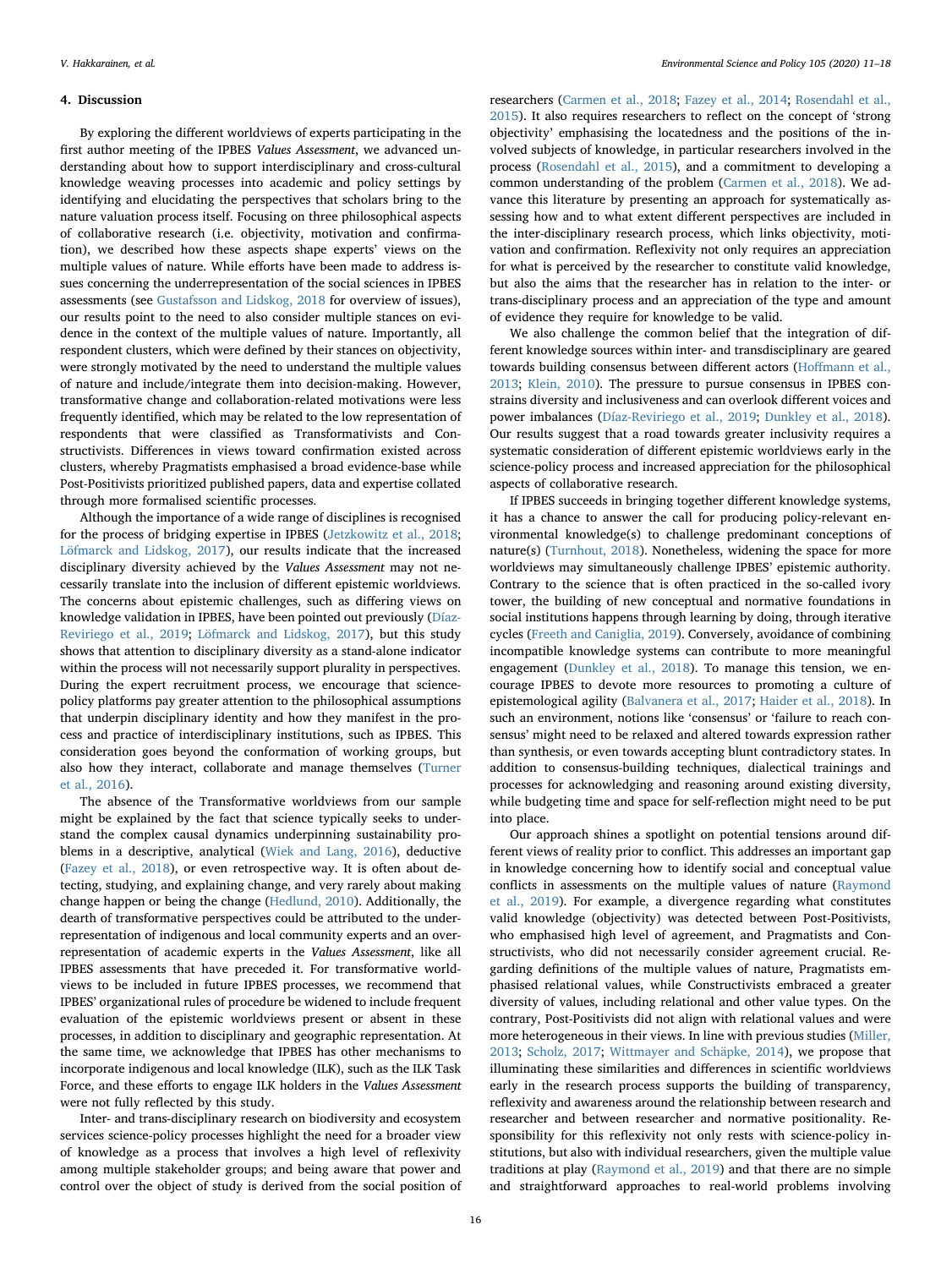ecosystem services ([Jax et al., 2018](#page-7-39)). To navigate diverse theoretical perspectives on values, researchers are encouraged to consider which theoretical starting point the values are grounded in, and then be reflexive about the particular lenses of value that they plan to assess, including both epistemic and procedural. It also requires recognition and management of unequal power relations that surface during the analysis and application of multiple values of nature, informed by different perspectives and lenses of worth [\(Raymond et al., 2019](#page-7-1)). Transparency and reflexivity in-turn build trust in the scientific process, particularly in the documentation, monitoring and publication of findings ([Freeth and Caniglia, 2019](#page-7-37); [Horcea-Milcu et al., 2019](#page-7-40)).

At the same time, we acknowledge that our approach has some limitations. Here, we lack qualitative data on objectivity, which makes it difficult to contextualise beliefs concerning different forms of evidence. Also, we are making an assumption that the length of participation in IPBES processes (i.e. prior IPBES work before the Values Assessment) does not inform nor change epistemic worldviews, understandings of value or value integration. Furthermore, changes in understandings of values through deliberation have been found elsewhere (e.g., [Eriksson et al., 2019](#page-7-14)), pointing to the important need of assessing the potential for changes in objectivity, motivation and confirmation longitudinally. We plan to address these issues in on-going research by examining how self-reports on objectivity, confirmation and the multiple values of nature change across the IPBES Values Assessment process (2018–2021). Future work will include devoting more attention to questions of objectivity and establishing a control group, which plans to involve experts on values who are not part of IPBES assessments. By focusing such detailed attention on the IPBES assessment-process itself, we aim to make recommendations that affect how plural values are taken into account in transdisciplinary teamwork, including the clarification of the normative orientations, the co-construction of the research question and practical problem situation, and the balancing of power asymmetries ([Herrero et al., 2018\)](#page-7-41). At the same time, achieving such advances is germane more broadly to environmental decisionmaking and the emerging paradigms of environmental governance that recognize stakeholder diversity. In this way, IPBES has the potential to act as an international organization that disseminates not only the idea of the plural values of nature, but also the practices that allow it to be operationalized in public and private decision-making contexts (see [Sommerer and Tallberg, 2019](#page-7-42)).

#### 5. Conclusion

In this paper, we outlined a novel approach to analysing interdisciplinary teams, using motivation, confirmation and objectivity, to understand IPBES experts' epistemic worldviews and their implications for conceptualising multiple values of nature. Our results highlight an under-representation of Transformativist and Constructivist experts, compared to Pragmatists and Post-Positivists. Also, we detected a tension between different worldviews regarding what constituted valid knowledge, whereby Post-Positivists were more apt to emphasise agreement and scientific and expert sources of information, compared to Pragmatists and Constructivists. In turn, Pragmatists and Constructivists related all value types, and particularly relational values, to definitions of multiple values of nature, whereas Post-Positivists did not explicitly express relational values.

This article adds to understanding on how expertise is constituted in the IPBES Values Assessment, which ultimately can shape the outcome of which values and valuation perspectives get emphasised in the assessment. Therefore, we suggest specific attention and analysis on the epistemic worldviews that are being included or excluded in such science-policy or interdisciplinary research processes. Moreover, we recognised potential tensions, including differences in levels of agreement to constitute valid knowledge or differences in definitions of values of nature, between different worldviews. Therefore, the administrators of these types of assessments need to take such differences into account

early in the process. Doing so will allow efforts to be made to avoid future conflicts and improve the process by building teamwork, based on transparency, reflexivity and awareness of the relationships between a researcher and research, as well as their normative positionality. The approach presented here also creates an important baseline for a longitudinal study to analyse changes in perceptions during the process of the Values Assessment itself.

## Funding

V. Hakkarainen was funded by the RECOMS project within the European Union's Horizon 2020 Research and Innovation programme under the Marie Sklodowska-Curie grant agreement No 76538. C. Raymond was funded by the ENVISION project within the 2015-2016 BiodivERsA COFUND call for research proposals, including support from the Belmont Forum, Horizon 2020 and national funders.

### Declaration of Competing Interest

The authors declare that they have no known competing financial interests or personal relationships that could have appeared to influence the work reported in this paper.

## Acknowledgements

We would like to thank all experts involved in the IPBES Values Assessment, especially those who contributed to this survey. Particularly, we thank the Co-chairs and the Technical Support Unit on Values for engaging with the concepts found in this paper, which followed the IPBES publication guidelines and does not constitute a formal IPBES product. We acknowledge that C.M.R, C.B.A. and A.H.M are part of the IPBES Values Assessment.

## Appendix A. Supplementary data

Supplementary material related to this article can be found, in the online version, at doi:<https://doi.org/10.1016/j.envsci.2019.12.003>.

## References

- <span id="page-6-11"></span>Balvanera, P., Daw, T.M., Gardner, T.A., Martín-López, B., Norström, A.V., Speranza, C.I., et al., 2017. Key features for more successful place-based sustainability research on social-ecological systems: a programme on ecosystem change and society (PECS) perspective. Ecol. Soc. 22 (1). <https://doi.org/10.5751/ES-08826-220114>.
- <span id="page-6-7"></span>Berkes, F., 2009. Evolution of co-management: role of knowledge generation, bridging organizations and social learning. J. Environ. Manage. 90 (5), 1692–1702. [https://](https://doi.org/10.1016/j.jenvman.2008.12.001) [doi.org/10.1016/j.jenvman.2008.12.001.](https://doi.org/10.1016/j.jenvman.2008.12.001)
- <span id="page-6-10"></span>Carmen, E., Watt, A., Carvalho, L., Dick, J., Fazey, I., Garcia-Blanco, G., et al., 2018. Knowledge needs for the operationalisation of the concept of ecosystem services. Ecosyst. Serv. 29, 441–451. <https://doi.org/10.1016/j.ecoser.2017.10.012>.
- <span id="page-6-3"></span>Cash, D.W., Clark, W.C., Alcock, F., Dickson, N.M., Eckley, N., Guston, D.H., et al., 2003. Knowledge systems for sustainable development. Proc. Natl. Acad. Sci. U. S. A. 100 (14), 8086–8091. [https://doi.org/10.1073/pnas.1231332100.](https://doi.org/10.1073/pnas.1231332100)
- <span id="page-6-0"></span>Chan, K.M., Gould, R.K., Pascual, U., 2018. Editorial overview: Relational values: what are they, and what's the fuss about? Curr. Opin. Environ. Sustain. 35 (December), A1–A7. [https://doi.org/10.1016/j.cosust.2018.11.003.](https://doi.org/10.1016/j.cosust.2018.11.003)
- <span id="page-6-4"></span>Clark, W.C., van Kerkhoff, L., Lebel, L., Gallopin, G., 2016. Crafting usable knowledge for sustainable development. SSRN 113 (17), 4570–4578. [https://doi.org/10.2139/ssrn.](https://doi.org/10.2139/ssrn.2782651) [2782651.](https://doi.org/10.2139/ssrn.2782651)
- <span id="page-6-5"></span>Cornell, S., Berkhout, F., Tuinstra, W., Tàbara, J.D., Jäger, J., Chabay, I., et al., 2013. Opening up knowledge systems for better responses to global environmental change. Environ. Sci. Policy 28, 60–70. <https://doi.org/10.1016/j.envsci.2012.11.008>.
- <span id="page-6-6"></span>[Creswell, J.W., 2014. Research Design Qualitative, Quantitative and Mixed Methods](http://refhub.elsevier.com/S1462-9011(19)30738-5/sbref0040) [Approaches, 4th ed. Sage Publication, In](http://refhub.elsevier.com/S1462-9011(19)30738-5/sbref0040).
- <span id="page-6-9"></span>Díaz-Reviriego, I., Turnhout, E., Beck, S., 2019. Participation and inclusiveness in the intergovernmental science–policy platform on biodiversity and ecosystem services. Nat. Sustain. 2 (6), 457–464. [https://doi.org/10.1038/s41893-019-0290-6.](https://doi.org/10.1038/s41893-019-0290-6)
- <span id="page-6-2"></span>Díaz, S., Pascual, U., Stenseke, M., Martín-López, B., Watson, R.T., Molnár, Z., et al., 2018. Assessing nature's contributions to people. Science 359 (6373), 270–272. [https://doi.](https://doi.org/10.1126/science.aap8826) [org/10.1126/science.aap8826.](https://doi.org/10.1126/science.aap8826)
- <span id="page-6-1"></span>Dietz, T., Fitzgerals, A., Shwom, R., 2007. Environmental values. Environ. Values 1–224. [https://doi.org/10.4324/9780203495452.](https://doi.org/10.4324/9780203495452) 9780203495.
- <span id="page-6-8"></span>Dunkley, R., Baker, S., Constant, N., Sanderson-Bellamy, A., 2018. Enabling the IPBES